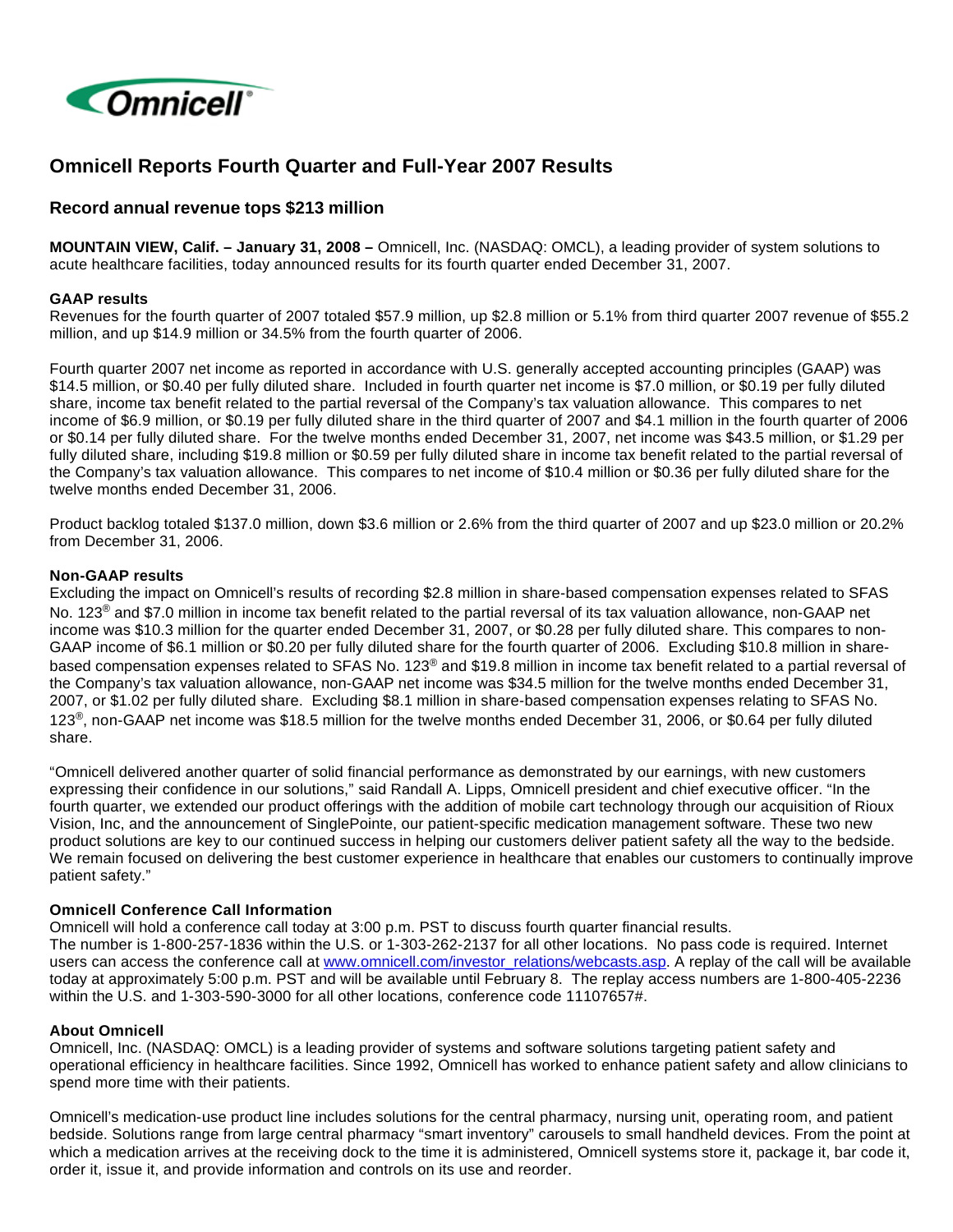Omnicell's supply product lines provide a healthcare institution with fast, effective control of costs, capture of charges for payer reimbursement, and timely reorder of supplies. Products range from high-security closed-cabinet systems and software to open-shelf and combination solutions in the nursing unit, cath lab and operating room.

Omnicell's mission is to provide the best customer experience in healthcare, helping hospitals reduce medication errors, operate more efficiently, and decrease costs. For more information, visit [www.omnicell.com](http://www.omnicell.com/).

## **Forward-Looking Statements**

To the extent any statements contained in this release deal with information that is not historical, these statements are necessarily forward-looking. As such, they are subject to the occurrence of many events outside Omnicell's control and are subject to various risk factors that could cause actual results to differ materially from those expressed or implied in any forwardlooking statement. The risk factors are described in the Company's Securities and Exchange Commission (SEC) filings and include, without limitation, the continued growth and acceptance of our products and services and the continued growth of the clinical automation and workflow automation market generally, the potential of increasing competition, the ability of the company to grow product backlog, retain key personnel, cut expenses, develop new products and integrate acquired products or intellectual property in a timely and cost-effective manner, and improve sales productivity. Prospective investors are cautioned not to place undue reliance on forward-looking statements.

# **Use of Non-GAAP Financial Information**

This press release contains financial measures that are not calculated in accordance with U.S. generally accepted accounting principles (GAAP). Our management evaluates and makes operating decisions using various performance measures. In addition to Omnicell's GAAP results, we also consider non-GAAP gross margin, non-GAAP operating expenses, non-GAAP net income, and non-GAAP earnings per diluted share. These non-GAAP results should not be considered as an alternative to gross margin, operating expenses, net income, earnings per fully diluted share, or any other performance measure derived in accordance with GAAP. We present these non-GAAP results because we consider them to be important supplemental measures of Omnicell's performance.

Our non-GAAP gross margin, non-GAAP operating expenses, non-GAAP net income, non-GAAP earnings per fully diluted share are exclusive of certain items to facilitate management's review of the comparability of Omnicell's core operating results on a period to period basis because such items are not related to Omnicell's ongoing core operating results as viewed by management. We define our "core operating results" as those revenues recorded in a particular period and the expenses incurred within that period that directly drive operating income in that period. Management uses these non-GAAP financial measures in making operating decisions because, in addition to meaningful supplemental information regarding operation performance, the measures give us a better understanding of how we should invest in research and development, fund infrastructure growth and evaluate marketing strategies. In calculating the above non-GAAP results, management specifically adjusted for the following excluded items:

a) Stock-based compensation expense impact of SFAS 123R. We recognize equity plan-related compensation expenses, which represent the fair value of all share-based payments to employees, including grants of employee stock options, as required under SFAS No. 123 (revised 2004), "Share-Based Payment" (SFAS 123R).

b) Income tax benefit from tax valuation allowance release. This refers to the recognition of an income tax benefit from the partial reversal of our tax valuation allowance on specific deferred tax assets that is no longer required. Under Statement of Financial Accounting Standards No. 109, the release of the tax valuation allowance is necessary, primarily as a result of achieving sustained profitability in certain tax jurisdictions.

Management adjusts for the excluded items because management believes that, in general, these items possess one or more of the following characteristics: their magnitude and timing is largely outside of Omnicell's control; they are unrelated to the ongoing operation of the business in the ordinary course; they are unusual and we do not expect them to occur in the ordinary course of business; or they are non-operational, or non-cash expenses involving stock option grants.

We believe that the presentation of these non-GAAP financial measures is warranted for several reasons:

1) Such non-GAAP financial measures provide an additional analytical tool for understanding Omnicell's financial performance by excluding the impact of items which may obscure trends in the core operating results of the business;

2) Since we have historically reported non-GAAP results to the investment community, we believe the inclusion of non-GAAP numbers provides consistency and enhances investors' ability to compare our performance across financial reporting periods;

3) These non-GAAP financial measures are employed by Omnicell's management in its own evaluation of performance and are utilized in financial and operational decision making processes, such as budget planning and forecasting; and

4) These non-GAAP financial measures facilitate comparisons to the operating results of other companies in our industry, which use similar financial measures to supplement their GAAP results, thus enhancing the perspective of investors who wish to utilize such comparisons in their analysis of our performance.